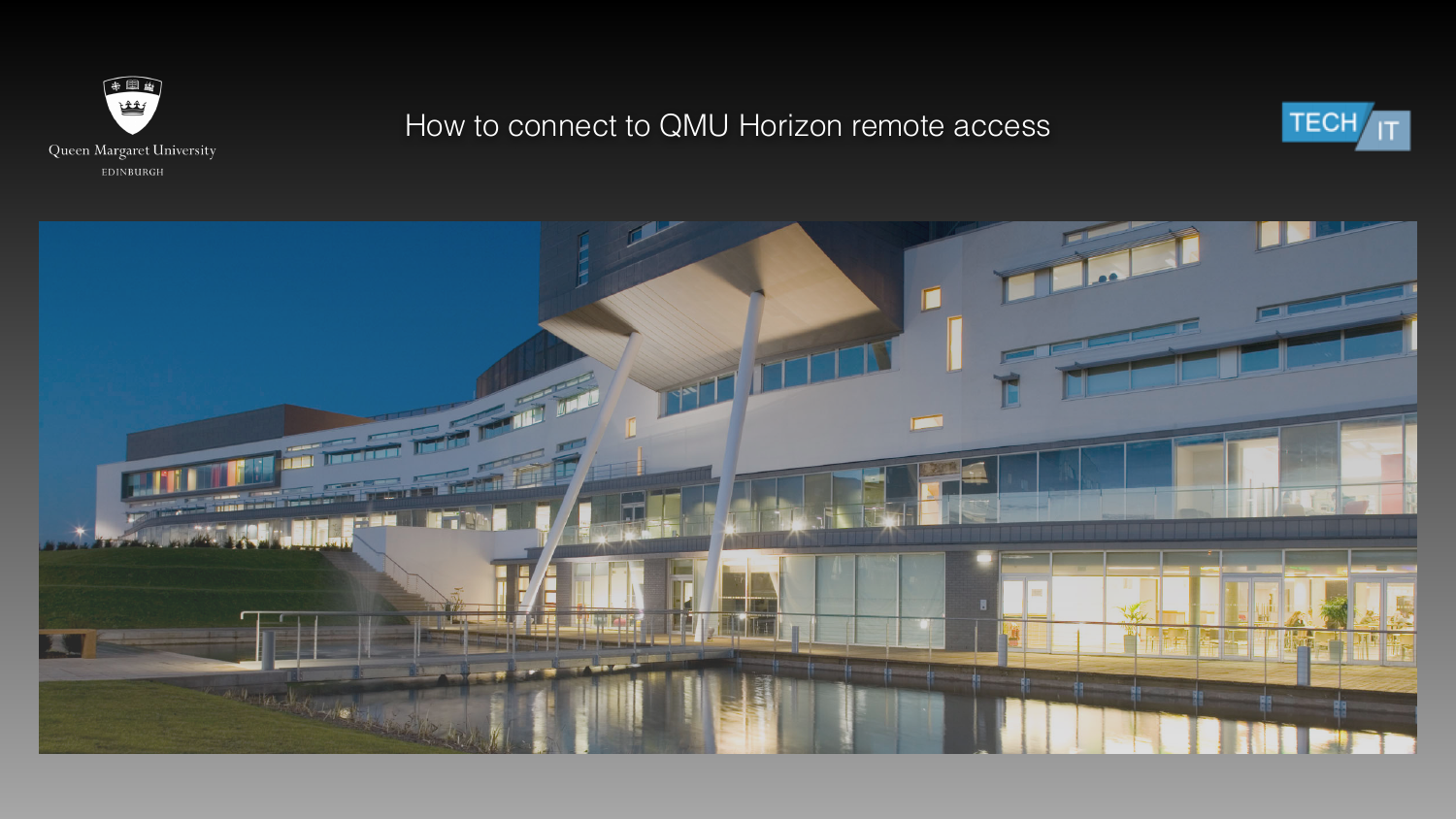



#### Remote Access



Our aim is to provide access to all the information resources that are available on campus to those who choose to work remotely.

Our Remote Desktop service is available to all staff and students who require simple, fast access to our standard desktop environment, exactly as presented on our campus thin-client terminals.

The following instructions detail both methods of accessing the desktop service remotely.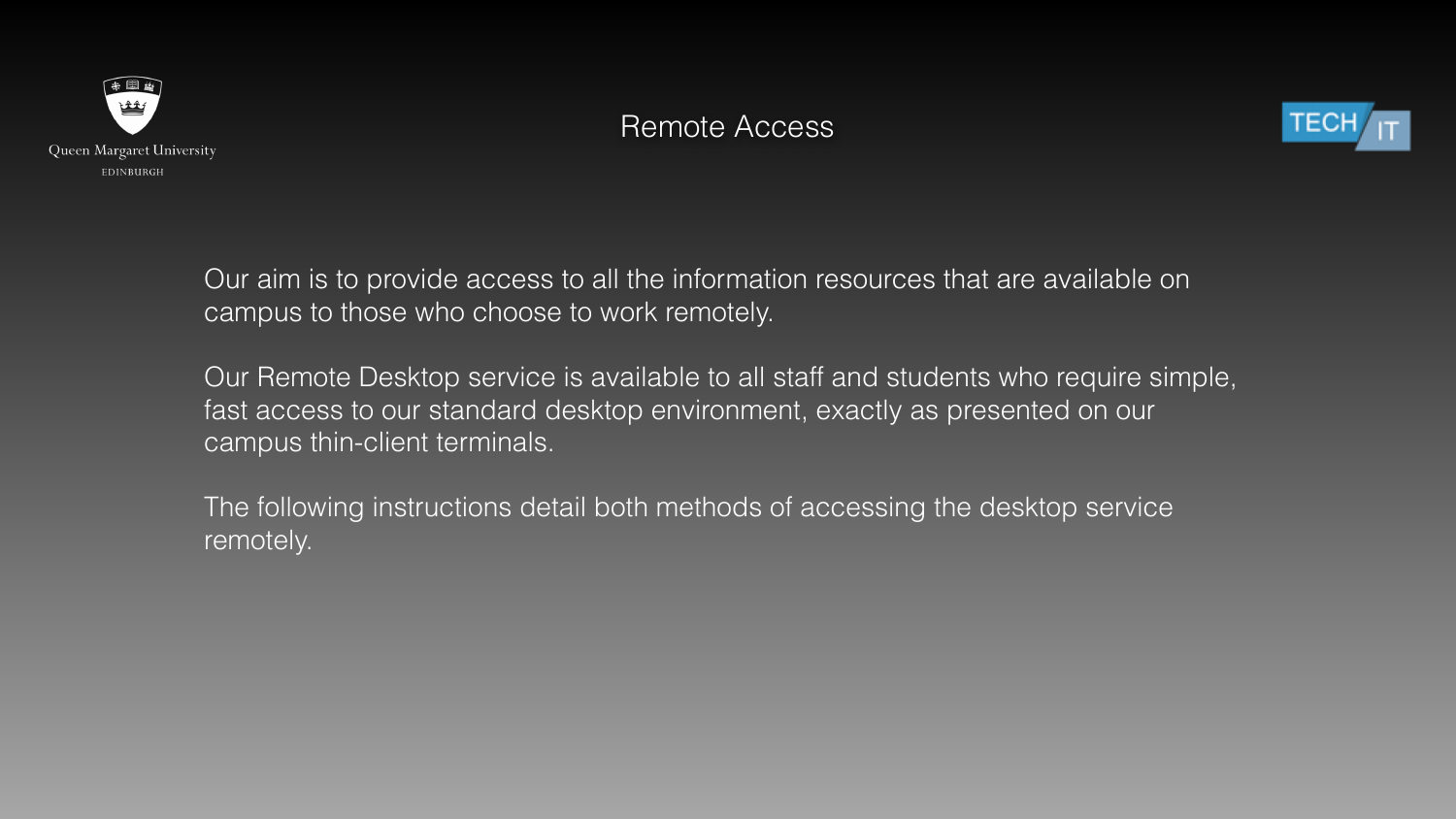

#### Method 1: Horizon HTML Access (1)

The first (and quickest) method of accessing the remote desktop service is using your computer's browser. To use this method your browser needs to support HTML5. Most modern browsers support HTML5. These include:



- Google Chrome
- Microsoft Edge
- Safari
- Firefox

To launch the HTML access service, open your browser and go to the QMU Remote Access landing page:<https://myit.qmu.ac.uk>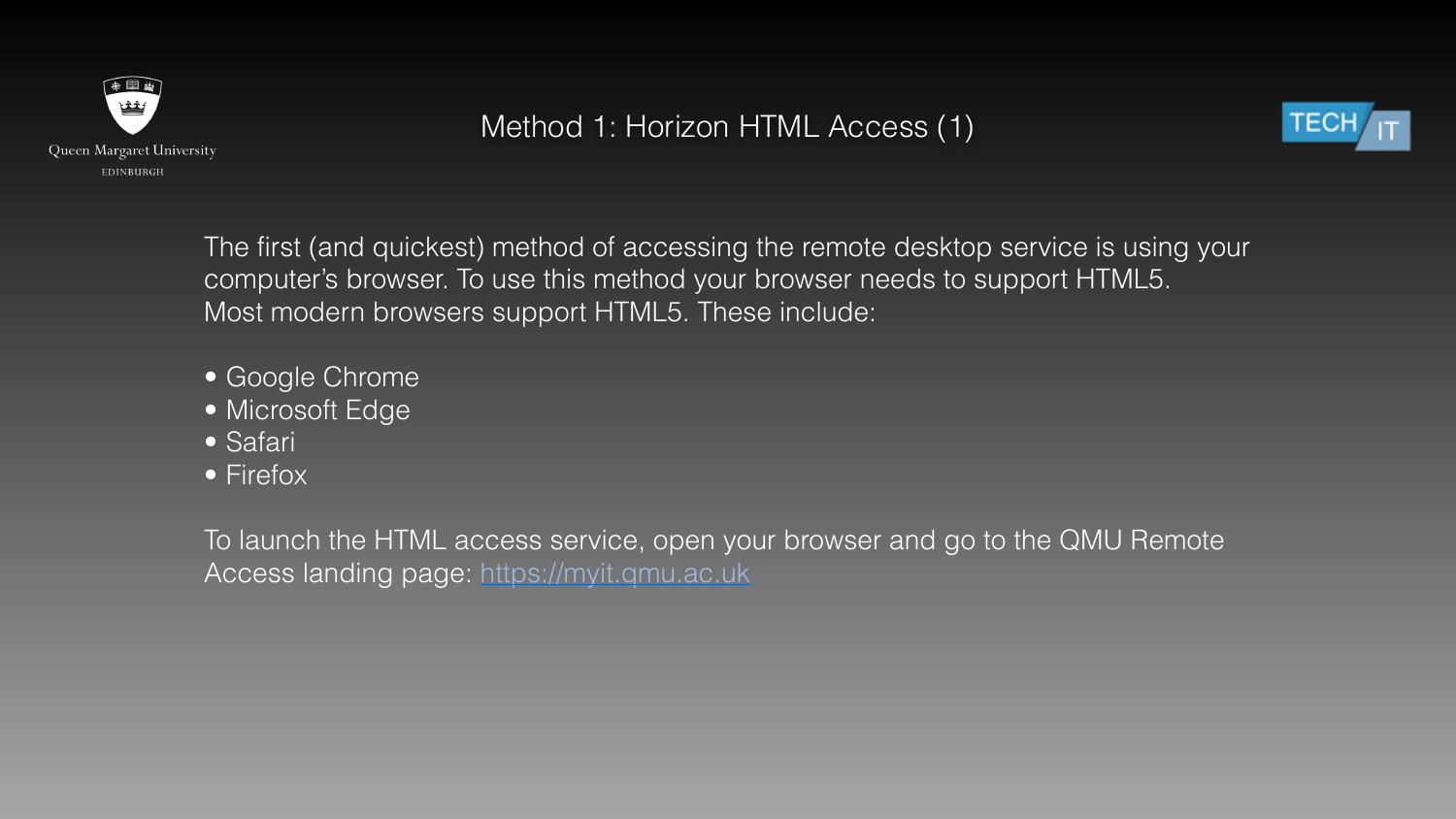

# Method 1: Horizon HTML Access (2)

On the QMU Remote Access landing page, select the 'VMware Horizon HTML Access' option.

Please note: IT does not recommend that you check the option to 'skip this screen and always use HTML access'. Doing so will mean more difficulty if you wish to use the second method of access (VMware Horizon Client).





EDINBURGH

You can connect to your desktop and applications by using the VMware Horizon Client or through the browser.

The VMware Horizon Client offers better performance and features.



**Install VMware Horizon Client** 

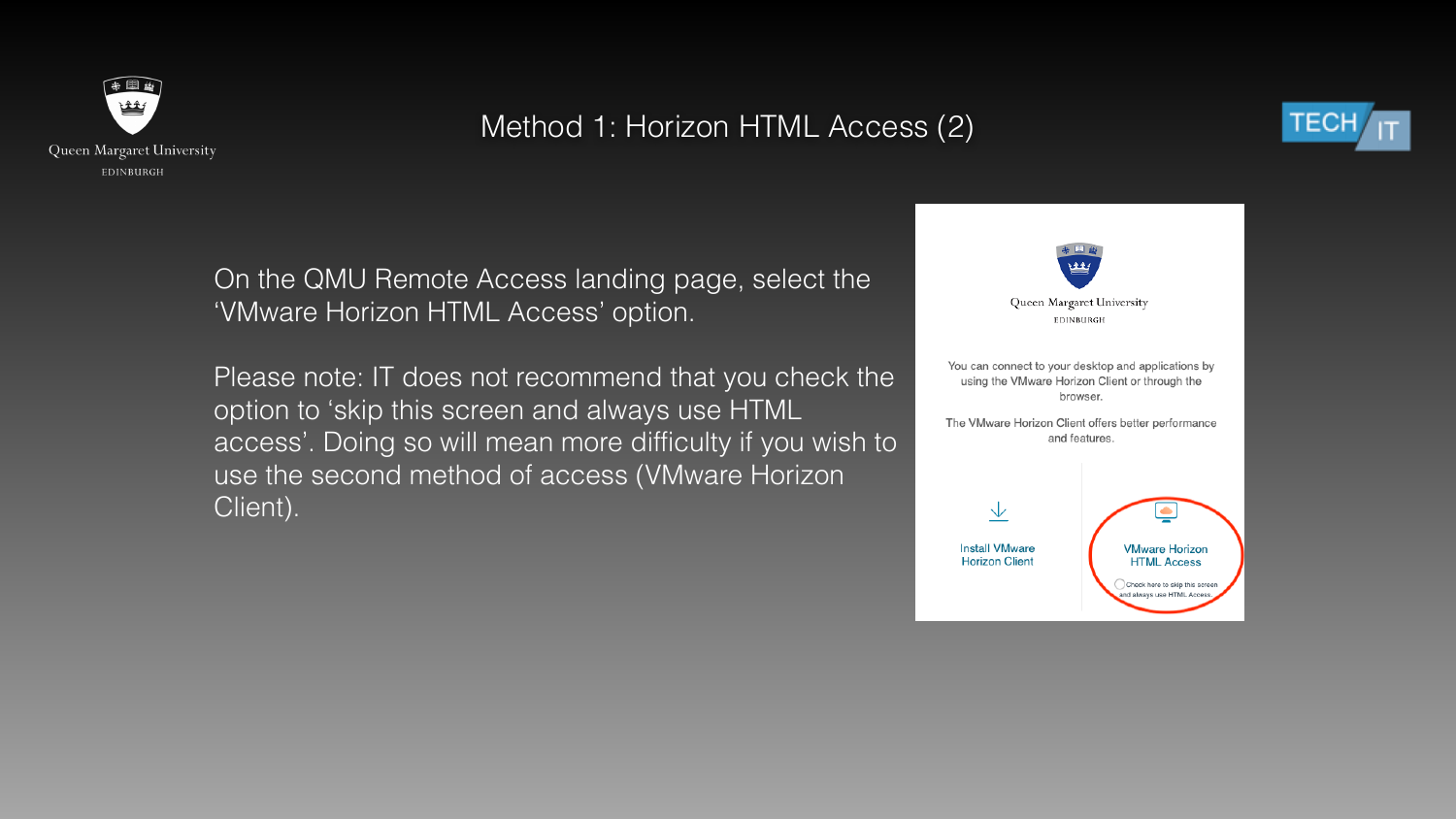

# Method 1: Horizon HTML Access (3)



ફ્રુંડ્ડે

| 柴<br>Queen Margaret University<br>EDINBURGH |
|---------------------------------------------|
| <b>Isername</b>                             |
| Password                                    |
| QMU                                         |
| Login                                       |
| Cancel                                      |

When prompted, enter your QMU credentials to logon to the remote access service.

Once you have successfully authenticated, you will be presented with your QMU Desktop service shortcut icon. Simply click on the icon to begin your session.

Please note: if you are prompted with a browser security message, you can override the warning by 'viewing options' then selecting the 'continue to website' or 'visit this website' option. If problems persist, try another browser or use the second method of access (VMware Horizon Client).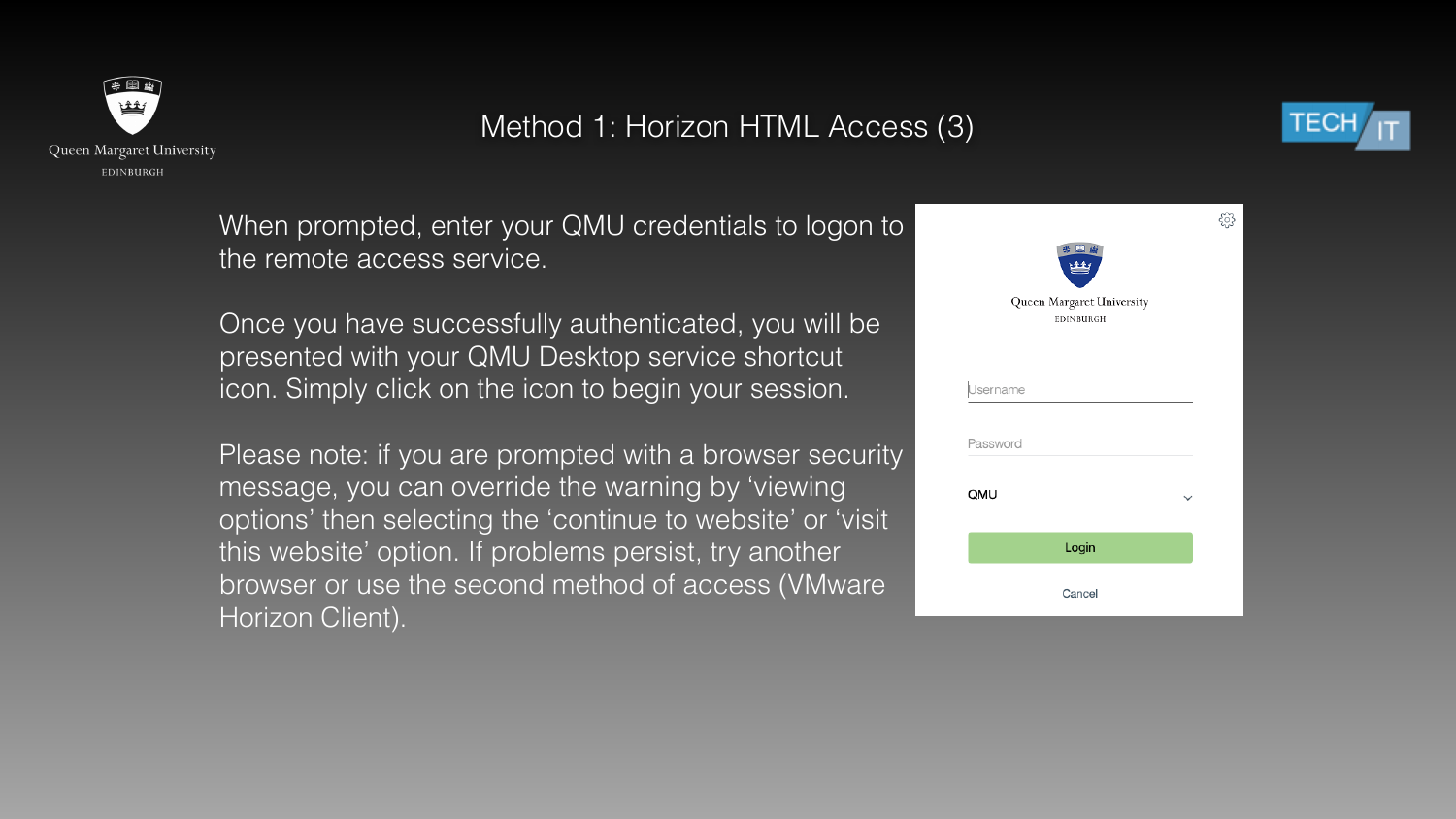

## Method 2: Horizon Client Access (1)

The second (and recommended) method of accessing the remote desktop service is using the VMware Horizon Client. This method requires the installation of a small application onto the device being used. Please note: you will need local admin access to the device to complete the installation steps.

- Windows (PC/ laptop)
- macOS (iMac/ MacBook)
- Linux (PC/ laptop)
- iOS (iPhone/ iPad)
- Android (phone/ tablet)
- Chrome (Chromebook)

To being the installation process, open your browser and go to the QMU Remote Access landing page:<https://myit.qmu.ac.uk>



The client can be installed on: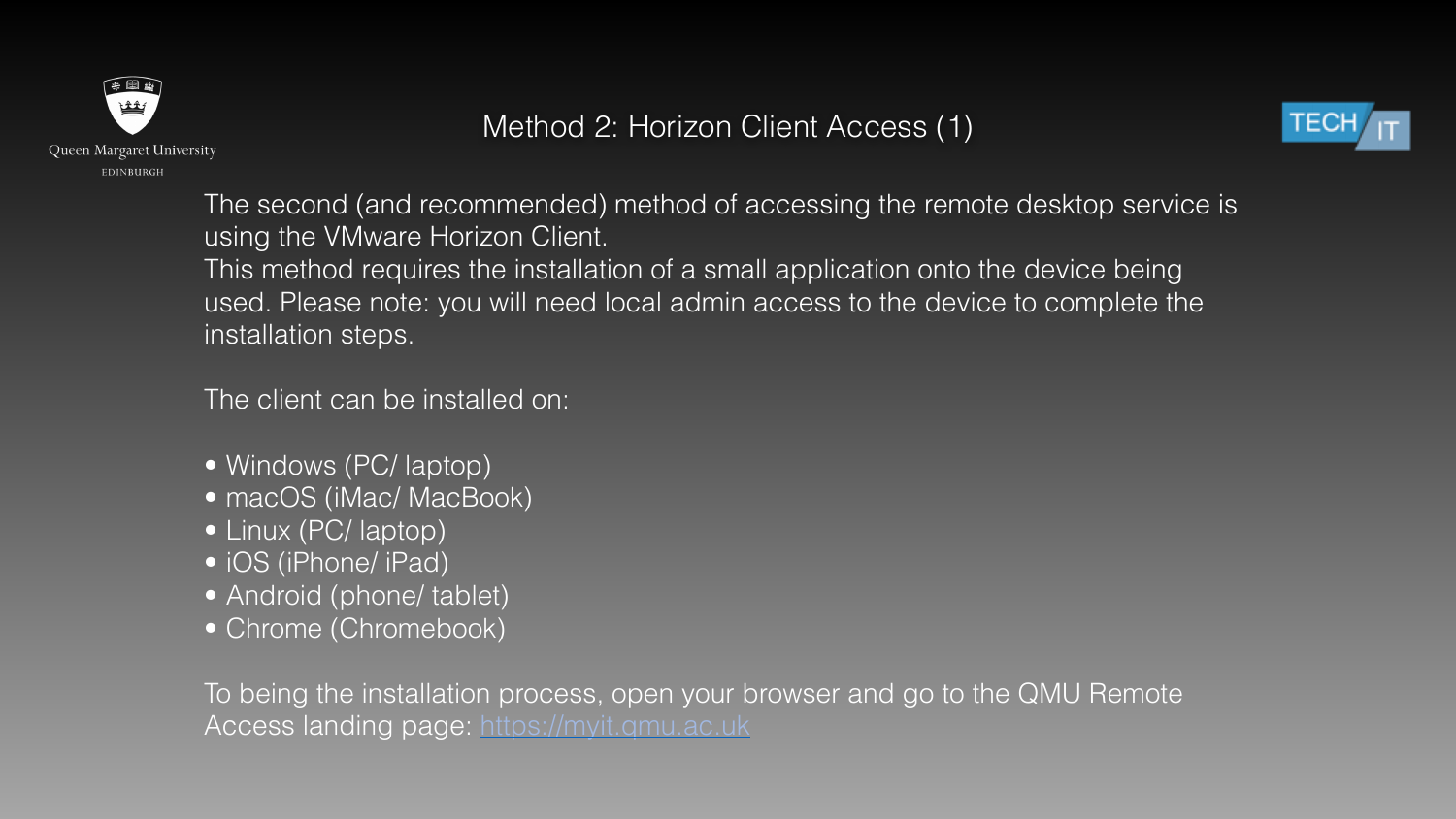

# Method 2: Horizon Client Access (2)

On the QMU Remote Access landing page, select the 'Install VMware Horizon Client' option.

You will be presented with the VMware Horizon Client download page. Choose the version of client you require then select the 'Go to Downloads' option.

Next, select the 'Download' option for your chosen version. Once downloaded, install the application as you normally would on your device.





You can connect to your desktop and applications by using the VMware Horizon Client or through the browser.

The VMware Horizon Client offers better performance and features.





#### **VMware Horizon HTML Access**

Check here to skip this screen and always use HTML Access.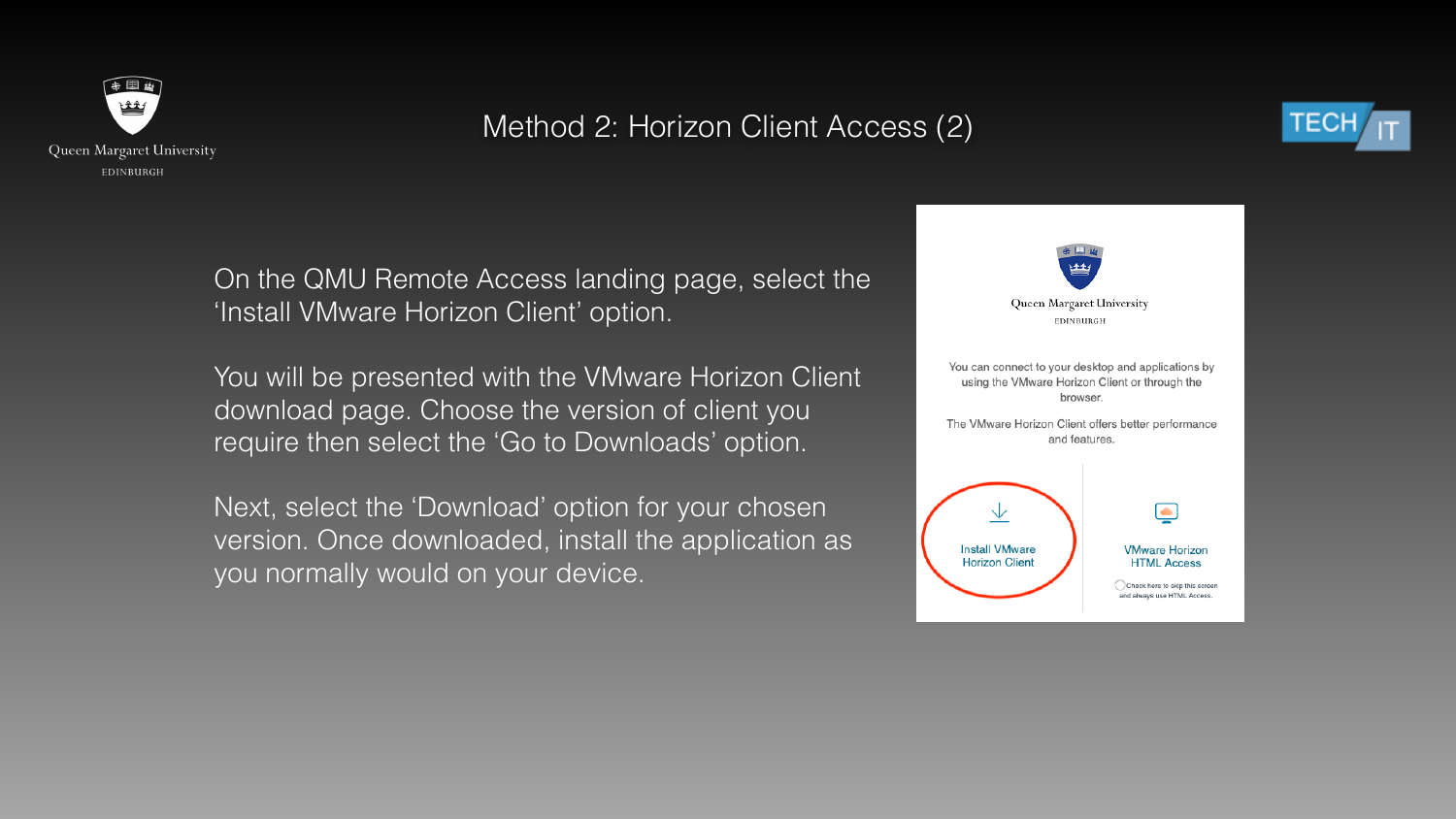

## Method 2: Horizon Client Access (3)

Once the client has been installed, launch to continue the setup.

You should be presented with an option to add a 'New Server'. Select this option and enter the following into the Connection Server field:



You should keep the option for 'Always connect at launch' checked (if prompted).

Select 'Connect', then enter your QMU credentials. Once you have successfully authenticated, you will be presented with your QMU Desktop service shortcut icon. Simply click on the icon to begin your session.



| rizon             |        |                |  |
|-------------------|--------|----------------|--|
| onnection Server. |        |                |  |
|                   |        |                |  |
| ınch              |        |                |  |
|                   |        |                |  |
|                   | Cancel | <b>Connect</b> |  |